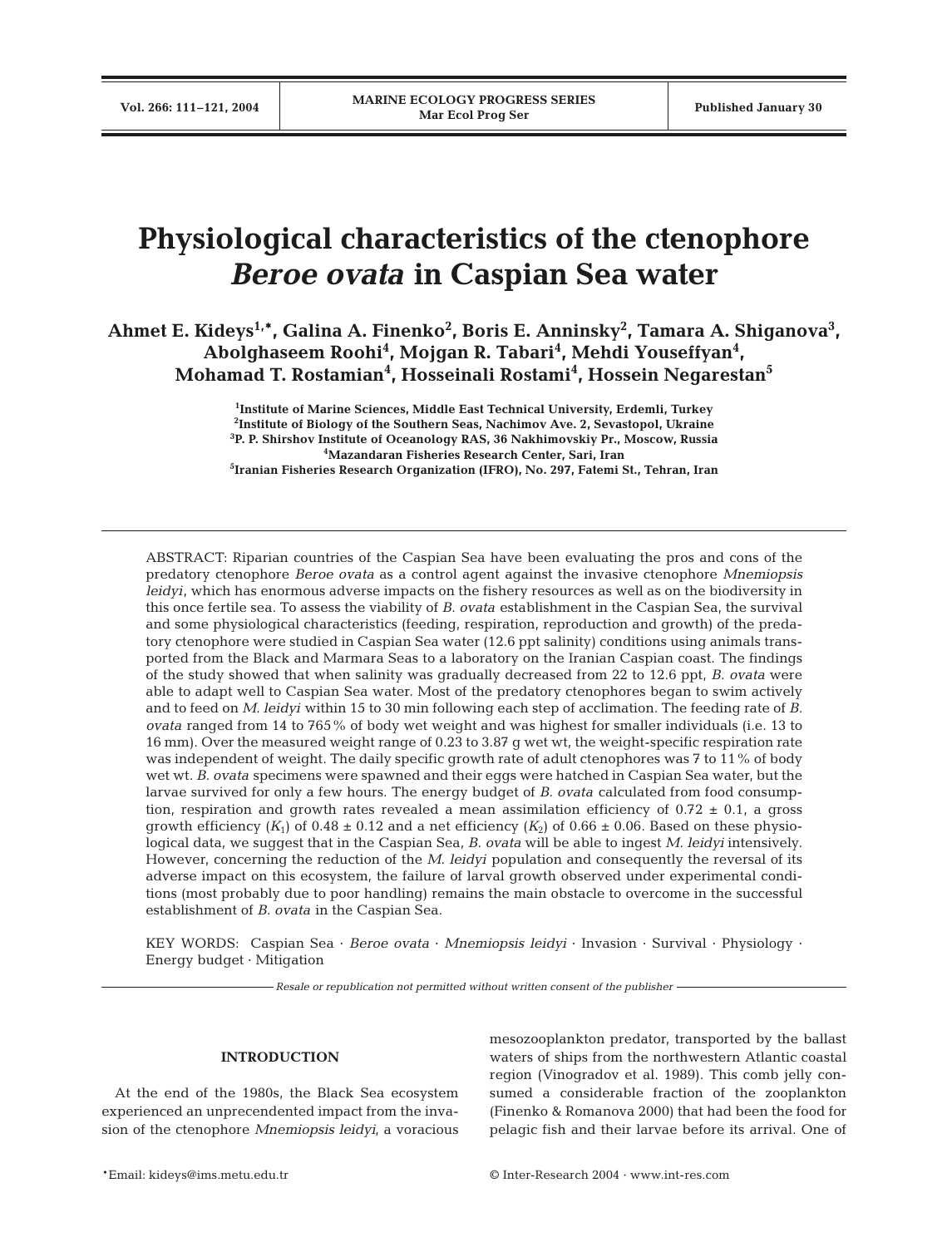the dramatic consequences of the *M. leidyi* invasion was the sharp drop in commercial catches of planktivorous fish (mainly the anchovy *Engraulis encrasicolus* L.) in the Black Sea (Kideys 1994, Prodanov et al. 1997, Shiganova 1997, 1998).

The arrival*,* at the end of the 1990s, of another alien ctenophore, *Beroe ovata,* a known predator of *Mnemiopsis leidyi* (Kremer & Nixon 1976)*,* resulted in the significant decrease of the biomass of the latter and hence the recovery of zooplankton and ichtyoplankton quantities (Shiganova et al. 2000, 2001a, Finenko et al. 2001, 2003, Gubanova et al. 2001, Kideys & Romanova 2001, Kideys 2002). All these studies confirmed that *B. ovata* feeds almost exclusively on *M. leidyi* in the Black Sea. After the *B. ovata* invasion, the presence of *M. leidyi* in this sea was limited to about 2 mo only (i.e. July and August; Finenko et al. 2003) as opposed to its year round notable occurrences in the past (Mutlu 1999). Presently, when *M. leidyi* reaches peak values in this period, *B. ovata* starts to increase sharply and within 2 wk this predator decimates the levels of *M. leidyi* very effectively (Finenko et al. 2003). As a consequence of this top-down control, considerable increases in copepod abundance as a whole, and some copepod species *(Acartia clausi, Paracalanus parvus, Centropages ponticus)* in particular, were observed in the last 2 to 3 yr (Finenko et al. 2003), during which time catch values of Turkish pelagic fishery from the Black Sea has been at record levels (A. E. Kideys 2002, unpubl.).

A warning that *Mnemiopsis leidyi* might also invade the Caspian Sea had been voiced as early as 1995 (Dumont 1995, GESAMP 1997). Unfortunately, at the end of the 1990s the invasion of *M. leidyi* in the Caspian Sea was already being reported (Ivanov et al. 2000). It must have also been transported in the ballast waters of ships traveling from the Black Sea (salinity generally 18 ppt) or the Sea of Azov (where *M. leidyi* occurs in warm months) to the Caspian Sea (salinity generally 12 to 13 ppt) through the Volga Don Canal. Investigations in the Caspian Sea showed that in July 2000, *M. leidyi* was distributed mainly in the middle and southern Caspian Sea. By September 2000, it was found everywhere including the northern Caspian where the salinity can be as low as 4 ppt. The density of *M. leidyi* ranged between 3 and 100 ind.  $m^{-2}$  in July, and in October it increased up to  $170$  ind.  $m^{-2}$  (Shiganova et al. 2001b). An increasing trend of *M. leidyi* abundance was noticed in 2001: density and biomass of *M. leidyi* rose significantly in all areas of the Caspian Sea in August 2001 compared with the same season in 2000 (Kideys & Moghim 2003). The abundance of *M. leidyi* ranged between 61 and 2285 ind.  $m^{-2}$  (or 0.5 to 100 ind.  $m^{-3}$ ) and the wet biomass ranged between 3.5 and 351 g  $\text{m}^{-2}$  (or 0.02 to 18.6 g  $\text{m}^{-3}$ ) with an average value of 121 g m*–*2 (or 3.7 g m–3). It is worth

noting that the majority of *M. leidyi* were present above the thermocline (at 25 to 50 m) in August 2001.

The impact of *Mnemiopsis leidyi* on the Caspian Sea ecosystem already seems to be even worse than in the Black Sea due to the greater sensitivity of this closed basin (Kideys et al. 2001a,b, 2002). Within 2 yr, very significant decreases in the quantity of mesozooplankton in the northern (Shiganova et al. 2001b) and southern Caspian Sea (A. Roohi unpubl.) were found. Notable decreases were observed in the pelagic (mainly kilka *Clupeonella* spp.) fishery of all countries bordering the Caspian Sea: almost a 50% decrease in the kilka catches of both Iranian and Azerbaijan fisheries had occurred during 1999 and 2001, resulting in great economic losses (Kideys et al. 2001a,b). Russian catches were also reported as decreasing remarkably (Shiganova et al. 2001b). Not only pelagic fishes, but also some large predators feeding on these fish such as white sturgeon *Huso huso* and the endemic Caspian seal *Phoca caspica* are also under threat of significant population decrease.

Investigations in the Black Sea have shown that *Beroe ovata* feeds almost exclusively on *Mnemiopsis leidyi* and is very effective in controlling its levels (Finenko et al. 2000, 2001, 2003, Kideys et al. 2000, Shiganova et al. 2001a). During the 'First International Workshop on the Invasion of the Caspian Sea by the comb jelly *M. leidyi*: Problems, Perspectives and the Need for Action', organized by the Caspian Ecological Program (CEP) in April 2001, it was concluded that *B. ovata* is the best candidate for controlling the *M*. *leidyi* population in the Caspian Sea. Kideys (2002) also stressed that the control of *M. leidyi* in the Black Sea through its predator *B. ovata* presented a good example of techniques for dealing with the invasive species problem in regard to other pelagic marine ecosystems in general, and the Caspian Sea in particular.

As a result, the feasibility of *Beroe ovata* introduction and the evaluation of the potential impact of such an introduction on *M. leidyi* and other pelagic biota in the Caspian Sea, arose as priority issues. In order to evaluate the potential success of its establishment in this environment, we investigated, along with the idea of transporting *B. ovata* from the Black Sea into the Khazerabad Fisheries Research Laboratory on the Caspian coast of Iran, the survival and basic physiological characteristics (feeding, respiration, growth and reproduction rates) of *B. ovata* in Caspian Sea water conditions.

## **MATERIALS AND METHODS**

**Acclimation of** *Beroe ovata* **to the salinity of Caspian Sea water.** *Beroe ovata,* generally made up of small individuals (10 to 40 mm), were transported in 2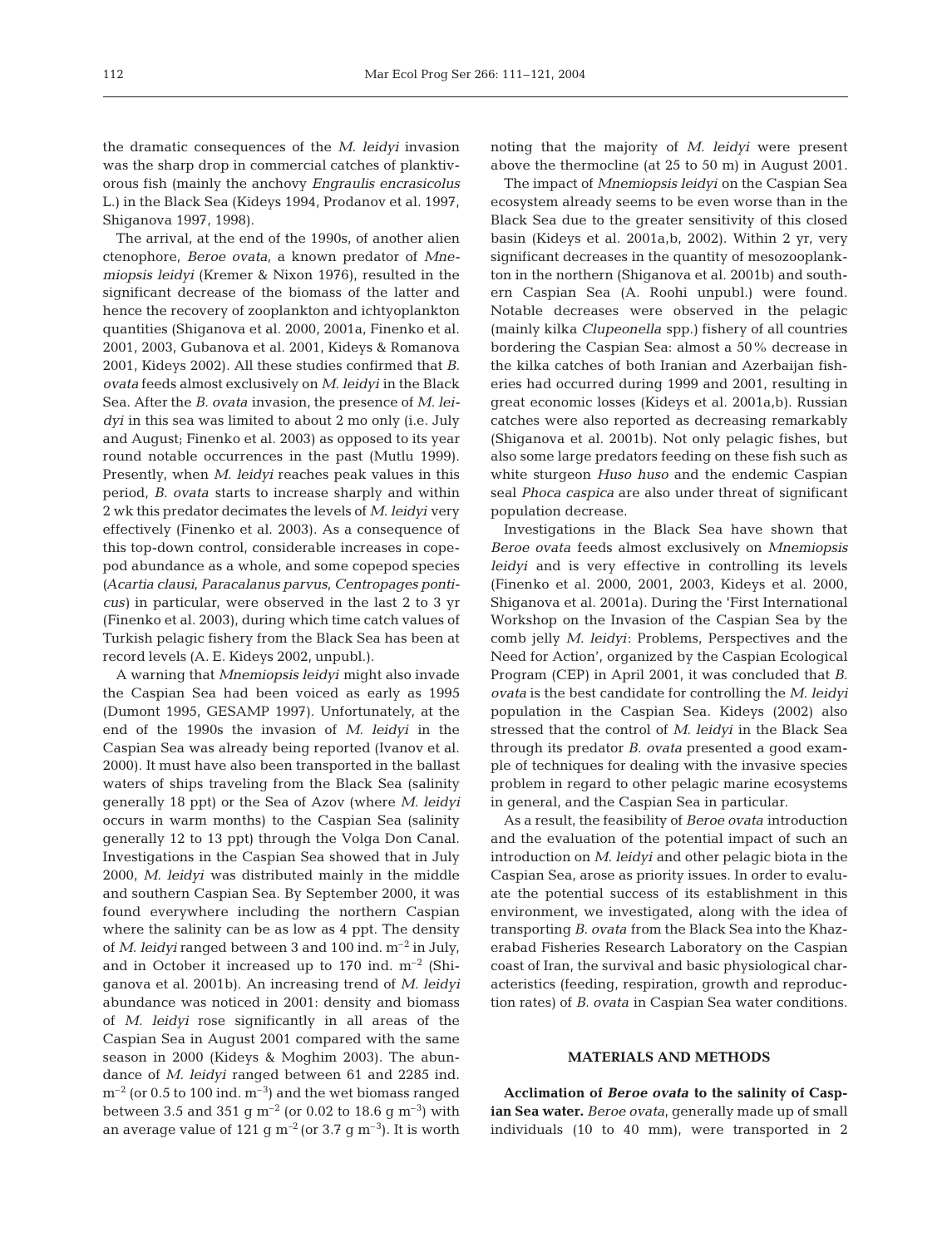batches to the Khazerabad laboratory (Mazandaran, Iran) on the Caspian coast in September 2001. For the first batch, 30 *B. ovata* sampled from Sinop, Turkey (southern Black Sea; salinity about 18 ppt) were transported on 11 September in a 10 l jar. Upon arrival, healthy individuals from this batch were put into separate tanks (5 l) for 1 d at  $26 \pm 1^{\circ}$ C in conditions of original salinity. On the next day and for the next 24 h, the salinity was decreased to about 16 ppt, then the individuals were transferred into containers filled solely with Caspian Sea water (12 to 13 ppt).

For the second batch, about 60 *Beroe ovata* were collected from the Bosphorus, at the Sea of Marmara (salinity around 22 ppt) and flown to Iran on 13 September 2001. Upon arrival to the laboratory, the healthy looking specimens of *B. ovata* were put into a large tank (15 l) in a temperature-controlled room of 21 ± 1°C. The acclimation of the Black Sea *B. ovata* to the lower salinity Caspian Sea water was carried out by changing the salinity step by step from 22 to 12.6 ppt: after the first 4 h the salinity was decreased to 17.4 ppt with filtered Caspian Sea water sampled off the coast of Khazerabad (12.6 ppt); during the next few days the salinity was decreased every 9 to 17 h with intermediate salinities of 15.0, 13.5, and finally, 12.6 ppt. Lastly, the behavior of the animals in the new saline conditions was observed, however we did not, unfortunately, keep some of the animals under original salinity as a control group for comparative purposes.

All containers were aerated. After the *Beroe ovata* acclimated to the salinity of the Caspian Sea, experiments concerning its feeding, respiration, growth and reproduction rates began.

**Estimation of ingestion rate and digestion time.** To determine the feeding rate of *Beroe ovata,* several experiments were run starting on 15 September 2001. The first 2 series of short-term (24 h) experiments were conducted at  $21 \pm 1$ °C using Marmara specimens. In the first series, a total of 15 *B. ovata* were individually placed in 3.5 l containers along with 12 *Mnemiopsis leidyi* specimens of 4 different size groups (<5, 5–10, 11–15 and 16–30 mm, 3 ctenophores from each size group) as food. Another (16th) container containing only 12 *M. leidyi* without *B. ovata* was kept as a control. The length of *B. ovata* in this experiment ranged from 13 to 35 mm. All *B. ovata* were starved for at least 24 h before the feeding experiment.

This experiment was designed so that all bottles were monitored every 30 min for a 24 h period. In this way, in addition to the feeding rate, we could determine prey-size preference, digestion time with respect to the prey:predator ratio as well as the interval between the 2 subsequent consumptions in *Beroe ovata.*

In these conditions, *Beroe ovata* had many prey available and could feed *ad libitum* over the whole period. The total biomass of prey was about  $1.66 \pm 0.31$ (mean  $\pm$  standard deviation) g wet wt  $l^{-1}$ . The numbers and length of *Mnemiopsis leidyi* in the containers were counted and measured at the beginning and end of the experiment, with the difference reflecting the daily ingestion rate (number or biomass of prey that 1 *B. ovata* consumed per day). To estimate the ration in weight units, a respective total length/wet weight (*L*, mm; *W*, g) equation obtained for the Caspian *M. leidyi* in July 2001 was used:  $W = 0.0011 \times L^{2.34}$  ( $R^2 = 0.65$ , n = 98, range 3 to 22 mm; Kideys & Moghim 2003). *B. ovata* length was converted to wet wt by using the equation  $W = 0.00177 \times L^{2.23}$  (n = 22;  $r^2 = 0.982$ ; size range 14 to 120 mm; Finenko et al. 2001).

The second series of feeding experiments at  $21 \pm 1$ <sup>o</sup>C (again using Marmara specimens) were conducted in a total of 34 tanks including 1 predator each. This experiment was run to determine the ration value for 3 different sizes of the prey *Mnemiopsis leidyi* (5 to 6, 10 and 20 to 40 mm) having the same biomass (about 1 g  $l^{-1}$ ). Not all the tanks had the same number of prey; the number was determined in order to have the total biomass of prey equivalent in each tank. This differed from the first experiment in that the predator did not have the option of selecting the size of prey, but was only offered 1 size group of the *M. leidyi* to consume.

A separate feeding experiment was designed at  $26 \pm$ 1°C during 16–30 September to determine the digestion time with respect to the size ratio of prey and predator (by using *Beroe ovata* brought from the Black Sea). The size ranges of prey and predators are given in the next paragraph. In contrast to the first series of experiments these animals were not starved before the experiment. Once ingestion occurred, the *B. ovata* specimens were monitored in their container (without being isolated) every 15 min until defecation was completed and the gut was empty. Then, knowing the size distribution and density of both ctenophores from field data, this relationship could be used to calculate the maximum potential ingestion rate at sea.

Additionally, to study feeding and growth rates together, from 16 to 30 September, a longer experiment (14 d) was performed at 26 ± 1°C by using *Beroe ovata* specimens of the Black Sea. Five *B. ovata* specimens with an initial wet wt of 3.17 to 4.64 g (length 30 to 35 mm) were placed individually in 4.2 l containers where 5 to 15 specimens of *Mnemiopsis leidyi* (length 10 to 30 mm) had been added, making a concentration of about 1 ind. l–1. The number of *M. leidyi* in the containers was counted daily and new prey were added to maintain the initial prey concentration. It is worth noting that although food supply was not thought to be in limitation at this concentration, the results found later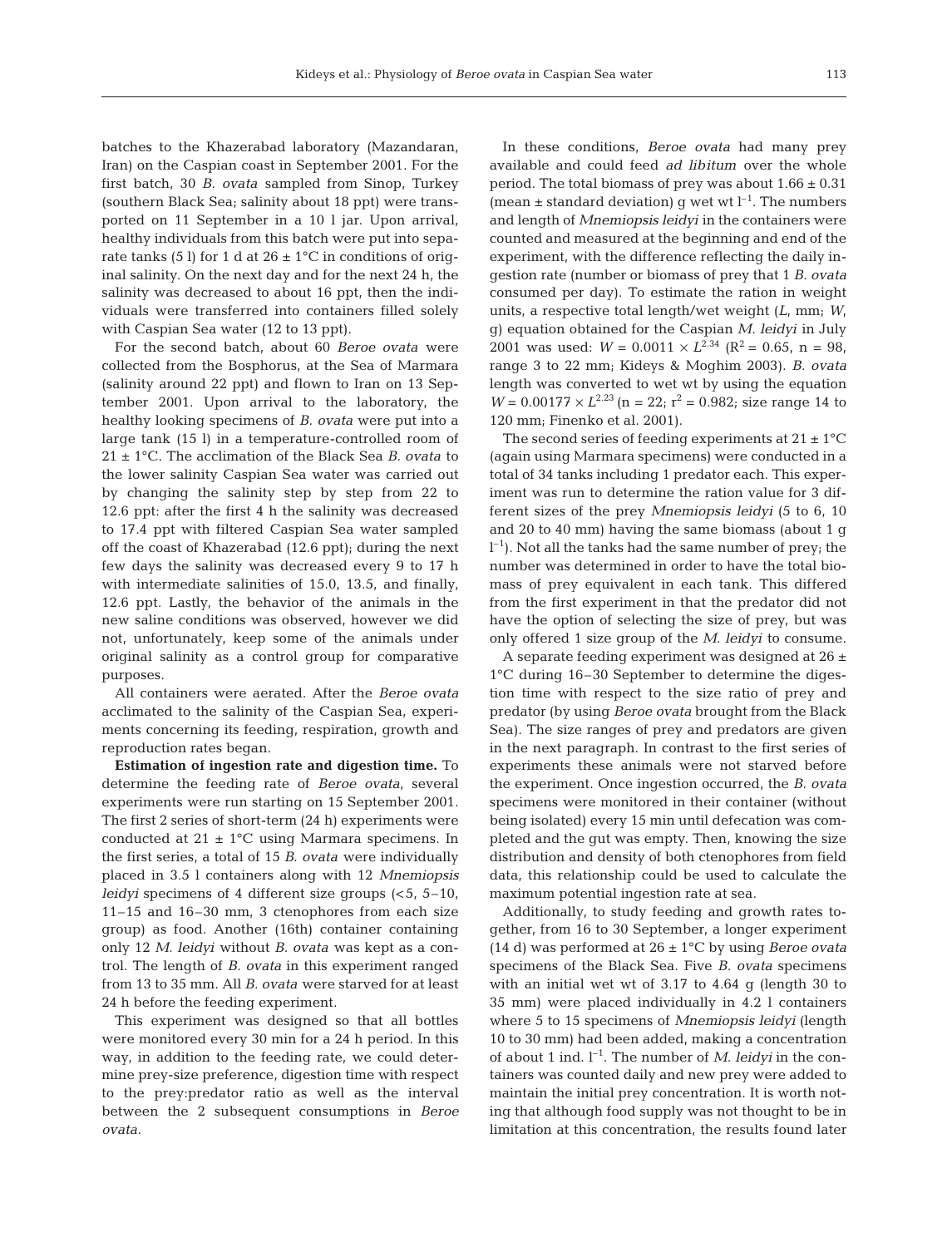(see Fig. 2) indicated that the *B. ovata* had in fact not fed to satiation.

**Growth rate.** The growth rate was estimated simultaneously with the ration study in the above long-term experiment at  $26 \pm 1$ °C. It was estimated in each container every day at the same time from regular measurements of the *Beroe ovata* length. The *B. ovata* wet wt was determined from its length as in the feeding experiments.

**Respiration rate.** Respiration rates were measured on 22 September using a total of 21 *Beroe ovata* at a temperature of  $21 \pm 1$ °C. Individual ctenophores were not fed during the experiment and were kept in the dark in respiration chambers (0.25 l) filled with 112 µm filtered seawater for 7 to 18 h, depending on the size of the ctenophore. The concentration of dissolved oxygen was not allowed to decrease more than 10% of the initial concentration. The dissolved oxygen content was determined by the Winkler method (Strickland & Parsons 1972).

**Reproduction.** With the aim of observing the eggs under binocular microscope, tanks with *Beroe ovata* from each experiment (at 21 and 26°C) were checked every morning following the back filtration of water from the tanks. Thus, the bulk of water was also exchanged every day.

Eggs and early embryos obtained from the fed specimens of *Beroe ovata* in the tanks with Caspian Sea water were transferred both to beakers (i.e. 100 to 200 ml) and to a set of smaller containers (about 5 ml) where they were examined every several hours to observe the hatching and the development of *B. ovata* in Caspian Sea water.

**Energy content.** All the major organic components of the tissue (proteins, lipids, carbohydrates, amino acids) of *Mnemiopsis leidyi* were quantitatively assayed by routine colorimetric techniques as described earlier (Anninsky 1994). According to their chemical composition, the energy contents of these *M. leidyi* specimens were then calculated by taking the calorific value of each main biochemical compound into account (i.e.

Table 1. Number of *Mnemiopsis leidyi* eaten from each size group by *Beroe ovata* in the first feeding experiment. Number of *M. leidyi* offered is shown in parentheses. The number of prey offered was 3 for each of the 4 size groups of *M. leidyi* per individual *B. ovata*

| M. leidyi   |         | <i>B. ovata</i> length                                                           |        | Total    |
|-------------|---------|----------------------------------------------------------------------------------|--------|----------|
| length (mm) |         | 7 specimens 5 specimens 3 specimens<br>of $13-20$ mm of $21-27$ mm of $28-35$ mm |        |          |
| $\leq 5$    | 7(21)   | 4(15)                                                                            | 6(9)   | 17 (45)  |
| $5 - 10$    | 2(21)   | 4(15)                                                                            | 4(9)   | 10(45)   |
| $11 - 15$   | 3(21)   | 5(15)                                                                            | 7(9)   | 15(45)   |
| $16 - 30$   | 10(21)  | 14 (15)                                                                          | 8(9)   | 32(45)   |
| Total       | 22 (84) | 27 (60)                                                                          | 25(36) | 74 (180) |

5.65 cal mg<sup>-1</sup> for proteins, 9.45 cal mg<sup>-1</sup> for lipids and 4.10 cal  $mg^{-1}$  for carbohydrates; B. E. Anninsky et al. unpubl. data). Unfortunately, no chemical analyses were performed for *Beroe ovata* and therefore the values used for this species were those that had already been determined in previous analyses performed at the Black Sea (Finenko et al. 2001).

## **RESULTS**

## **Acclimation of** *Beroe ovata* **to the salinity of Caspian Sea water**

After the salinity was changed from 22 to 17.4 ppt, the *Beroe ovata* (collected from the Bosphorus) first gathered near the bottom of the container. Some specimens even stopped beating their cilia. After 20 min, almost all *B. ovata* specimens were again active, both in the water column and near the bottom. In the following 10 to 30 min, they were swimming in the water column and had *Mnemiopsis leidyi* in their stomachs. During the consecutive transfers from high to low salinities (17.4, 15.2, 13.5 and 12.6 ppt) they were in normal condition and did not show any behavioral change. Within 15 to 30 min of each transfer, most of the *B. ovata* specimens had begun to swim actively and feed on *M. leidyi*.

The *Beroe ovata* (collected from Sinop, southern Black Sea) transferred from 18 to 16 ppt and then into the Caspian water did not stop beating their cilia, and continued to feed and swim as they did in the Black Sea water.

#### **Ration and digestion time in** *Beroe ovata*

In the first series of short-term (24 h) feeding experiments, the same amount of *Mnemiopsis leidyi* of different biomass were offered to *Beroe ovata* in 4 different size groups. All sizes of *B. ovata* intensively

consumed all sizes of *M. leidyi* offered (Table 1). However, the largest *M. leidyi* specimens were preferred by all the different size groups of the predator ctenophore. In terms of biomass, small *M. leidyi* (<5 mm) were not consumed intensively and composed an insignificant part of the daily ration: 2.6% (n = 7) for *B. ovata* with a length of 13 to 20 mm, 1.0% (n = 4) for *B. ovata* with a length of 21 to 27 mm and 4.5% (n = 6) for the largest *B. ovata* with a length of 28 to 30 mm. Thus, under conditions of possible selection and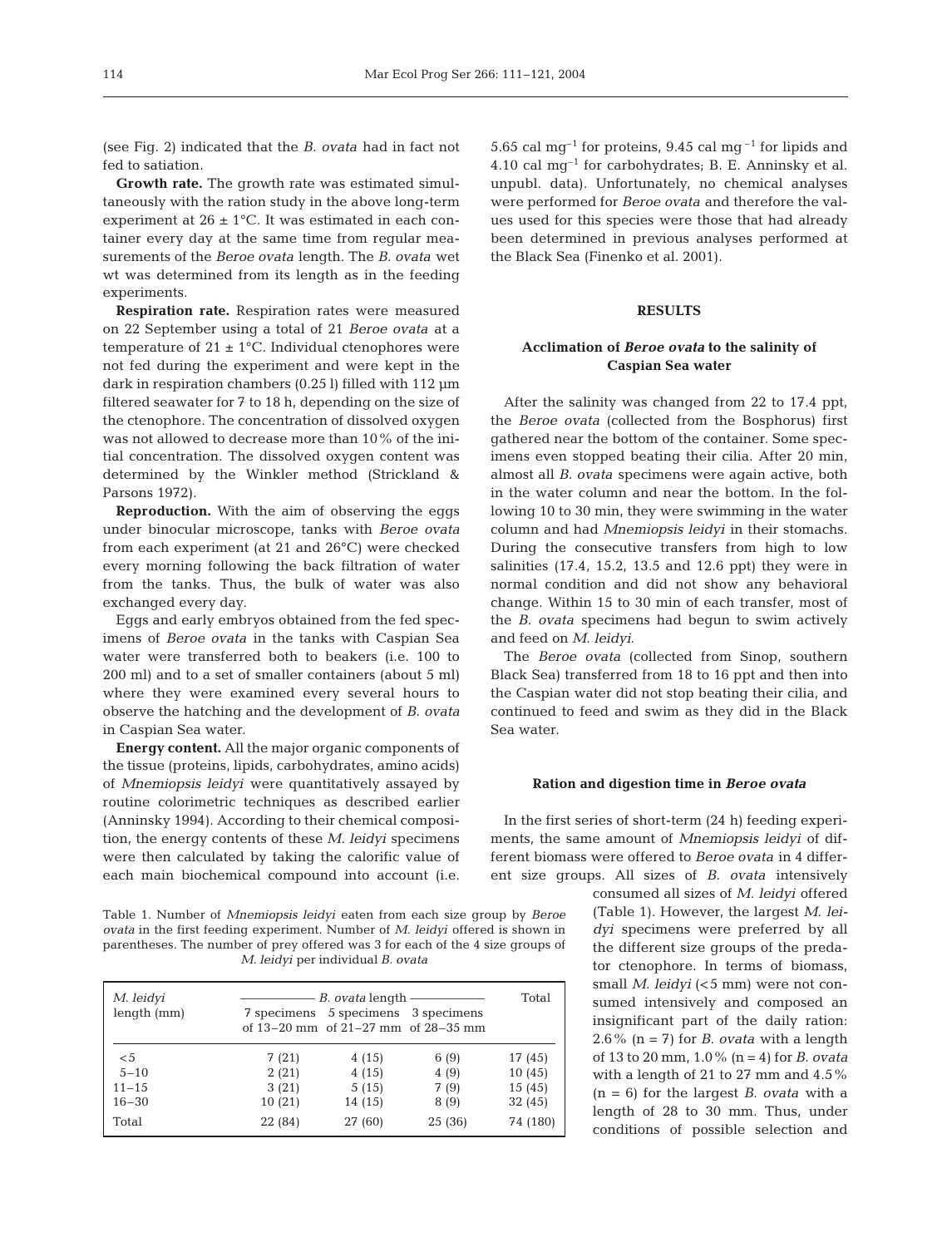

Fig. 1. *Beroe ovata.* Decrease in feeding intensity during the first short-term feeding experiment. Animals were starved for 24 h before the experiment

high prey density (number per volume), *B. ovata* preferred large and medium-sized *M. leidyi* to meet their food requirements. The daily rations were very high and ranged from 45 to 765% of *B. ovata* body wet wt, the highest being found in small *B. ovata* (13 to 20 mm). In this short-term experiment, where *B. ovata* were starved prior to the experiment, the feeding intensity decreased sharply throughout the 24 h experimental period (Fig. 1). While almost 50% of *B. ovata* fed within the first 3 h, only 25% had engulfed prey within the next 3 h and the remainder were observed feeding during the following 18 h of the experiment.

In the second series of feeding experiments, *Mnemiopsis leidyi* of different sizes were offered to individual *Beroe ovata* specimens (n = 34) in equal biomass concentrations (about 1 g wet wt  $l^{-1}$ ) but separately and in different quantities. The maximum daily rations of *B. ovata* were observed when they consumed large *M. leidyi*, but they could intensively ingest the small *M. leidyi* too, and the ranges for specific daily rations were very close to each other when feeding on different sizes of *M. leidyi* (Table 2). The weight specific ration had the largest range of 13.7 to 267% for *B. ovata* of 9 to 30 mm feeding on *M. leidyi* of 5 mm in length.



Fig. 2. *Beroe ovata.* Effect of body weight on specific daily ration (SDR) at 1.66 g  $l^{-1}$  (I: first short-term feeding experiment; SDR =  $3.18W^{-0.84}$ ,  $r^2 = 0.85$ ) and  $1.00$  g l<sup>-1</sup> (II: second short-term feeding experiment; SDR =  $0.84 W^{-0.90}$ ,  $r^2 = 0.70$ ) food concentrations, both at 21°C

The relationship between the specific daily ration (SDR,  $q q^{-1} d^{-1}$ ) and *Beroe ovata* wet wt at 2 different types of prey biomass  $(I = 1.6; II = 1.0 \text{ q } l^{-1})$  (Fig. 2), could be described with 2 different power functions:

|      | $SDR = 3.184 W^{-0.841}$ | $r^2 = 0.852$ |
|------|--------------------------|---------------|
| - TT | $SDR = 0.842 W^{-0.904}$ | $r^2 = 0.701$ |

The difference between specific daily rations at tested food conditions showed that food concentration is an important factor in *B. ovata* feeding.

The digestion time for *Beroe ovata* feeding on *Mnemiopsis leidyi* at 21°C ranged from 65 to 210 min in the studied length range of both ctenophores (13 to 24 mm for *B. ovata* and 2 to 18 mm for *M. leidyi)*. The interval between the following 2 consumptions was  $415 \pm$ 298 min on average. Each size of *B. ovata* consumed both small and large *M. leidyi,* however neither predator nor prey size analyzed separately had a statistically significant effect on digestion time (according to the regression analysis at 5% confidence level). On the other hand the prey:predator weight ratio appeared to be effective concerning digestion time in regard to the

Table 2. Daily rations (g ind.–1 d–1) and weight specific daily rations (%) of *Beroe ovata* feeding on different sized *Mnemiopsis leidyi* in the second series of experiments (prey concentration is about 1 g wet wt  $l^{-1}$ )

| <i>B. ovata</i> length<br>(mm) | <i>M. leidyi</i> length<br>(mm) | No. of <i>M. leidyi</i><br>per jar | No. of <i>M. leidyi</i> eaten<br>at end of 24 h expt | Ration<br>(q ind. <sup>-1</sup> d <sup>-1</sup> ) | Weight-specific<br>daily ration $(\%)$ | n  |
|--------------------------------|---------------------------------|------------------------------------|------------------------------------------------------|---------------------------------------------------|----------------------------------------|----|
| $9 - 30$                       |                                 | 50                                 | $19.2 \pm 7.3$                                       | $0.51 - 1.73$                                     | $13.7 - 267.0$                         | 12 |
| $10 - 32$                      | 10                              | 10                                 | $3.1 \pm 2.0$                                        | $0.35 - 2.49$                                     | $28.8 - 162.0$                         | 14 |
| $20 - 35$                      | $20 - 40$                       |                                    | $2.4 \pm 0.7$                                        | $1.22 - 6.17$                                     | $25.2 - 238.0$                         | 8  |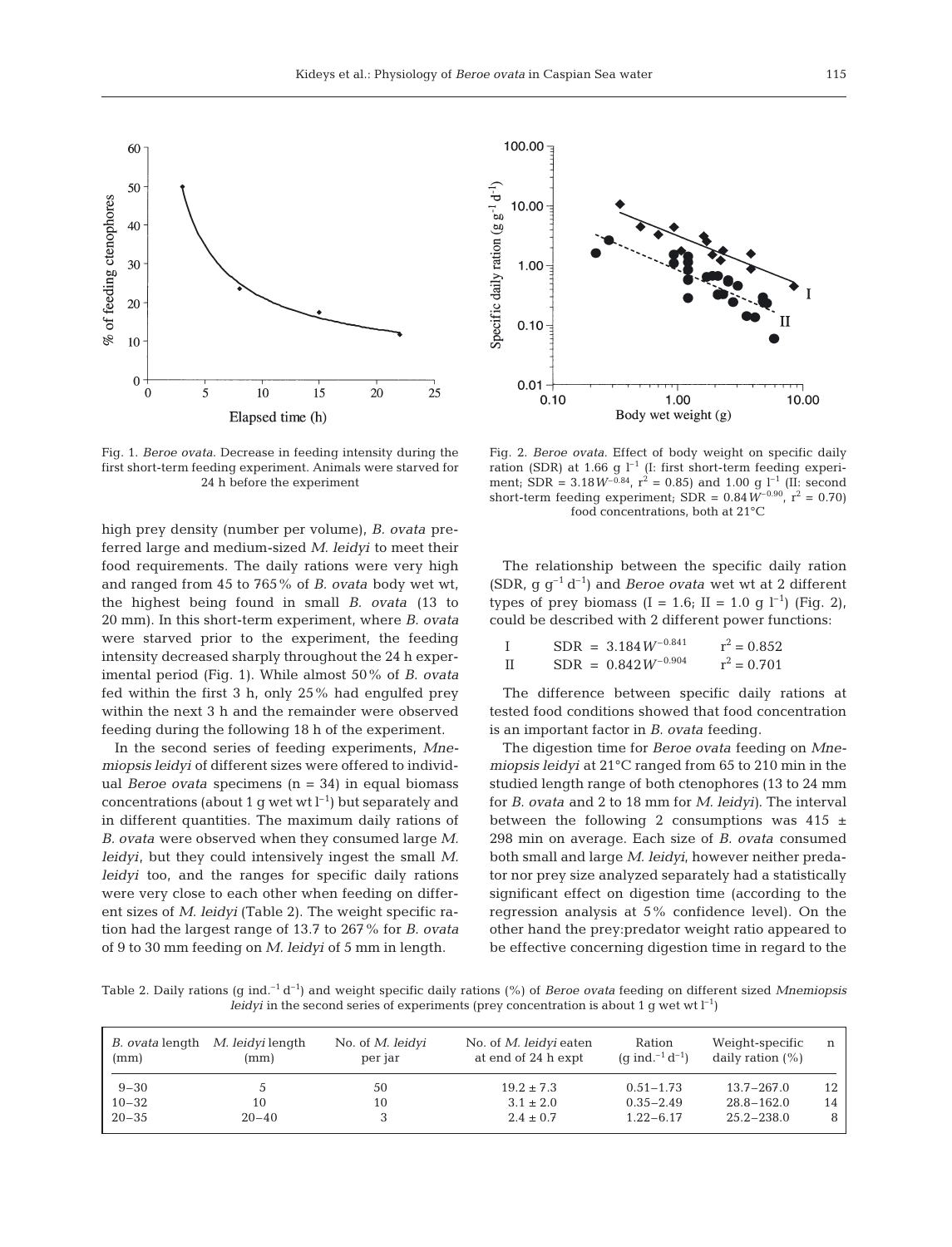

Fig. 3. *Beroe ovata.* Effect of prey:predator weight ratio *(P)* on digestion time *(D)* at 21°C

100 80 Daily ration (% of wet weight) 60 40 20  $\Omega$  $\pmb{0}$  $\overline{4}$ 8 12 16 Days

Fig. 4. *Beroe ovata*. Changes in daily ration rates of 2 specimens in long-term experiments at 26°C. Both specimens had initial lengths of 30 mm. Average daily ration in one of the specimens ( $\bullet$ ) is 40.2 ± 27.0%, in the other ( $\Delta$ ) 37.9 ± 23.4%

following equation with its high coefficient of determination (Fig. 3):

*D* = 195.5  $P^{0.212}$ ,  $r^2 = 0.83$ ,  $0.013 < p < 1.0$  (for  $21^{\circ}$ C)

where *D* is digestion time in min and *P* is prey:predator weight ratio. At 26°C, the digestion time did not fit the prey:predator ratio well, although it averaged 99 ± 57 min for *B. ovata* and *M. leidyi* of 25 to 42 and 10 to 20 mm in length, respectively.

#### **Ingestion rate in long-term experiments**

The rations in these experiments were obtained for ctenophores in conditions of permanent presence of prey, although some experimental tanks were later revealed as not having an unlimited food supply (see Fig. 2). Despite this, there was a strong periodicity in feeding (Fig. 4) which was not related to light conditions or to the time of day, but more to the intensity of the previous feeding; ingestion of a large portion of food was followed by a low feeding rate. The average daily rations during this 14 d experiment ranged from 26 to 43% wet wt for the 5 individuals with an initial wet wt of 3.2 to 4.6 g that could vary between 0 to 95% wet wt per day.

### **Respiration rate**

The relationship between the oxygen consumption rate  $(R, \text{ ml } \text{O}_2 \text{ ind.}^{-1} \text{ h}^{-1})$  and wet wt of *Beroe ovata*  $(W, g)$  at 21<sup>o</sup>C was expressed by the equation (Fig. 5):

$$
R = 0.0052 \ W^{1.02}, \quad r^2 = 0.91
$$

The weight-specific coefficient was 1.02, indicating that the weight-specific respiration rate is independent of weight over the measured wet wt range (0.23 to 3.87 g).

Table 3. *Beroe ovata*. Daily energy budget (cal ind.<sup>-1</sup> $d^{-1}$ ) in the longer experiment. The measured parameters are *C*, *R* and *G*; the calculated parameters are A, a,  $K_1$  and  $K_2$ . Energy content in *Mnemiopsis leidyi* is 6.8 cal g<sup>-1</sup> wet wt (B. Anninsky et al. unpubl.), and in *B. ovata* it is 17 cal g<sup>-1</sup> wet wt (Finenko et al. 2001). Oxygen consumption was converted to units of energy using the oxycalorific coefficient of 4.86 cal  $ml^{-1}O_2$ 

| Initial<br>wet wt $(q)$ | Daily ration | Respiration<br>rate $R$ | Growth<br>G | Assimilated<br>food A | Assimilation<br>efficiency a | Gross growth<br>efficiency $K_1$ | Net growth<br>efficiency $K_2$ |
|-------------------------|--------------|-------------------------|-------------|-----------------------|------------------------------|----------------------------------|--------------------------------|
| 3.17                    | 18.06        | 4.73                    | 11.27       | 16                    | 0.88                         | 0.62                             | 0.70                           |
| 3.17                    | 10.73        | 2.89                    | 4.1         | 6.99                  | 0.65                         | 0.38                             | 0.59                           |
| 3.17                    | 17.11        | 3.57                    | 7.7         | 11.27                 | 0.65                         | 0.45                             | 0.68                           |
| Average $\pm$ SE        |              |                         |             |                       | $0.73 \pm 0.08$              | $0.48 \pm 0.07$                  | $0.66 \pm 0.04$                |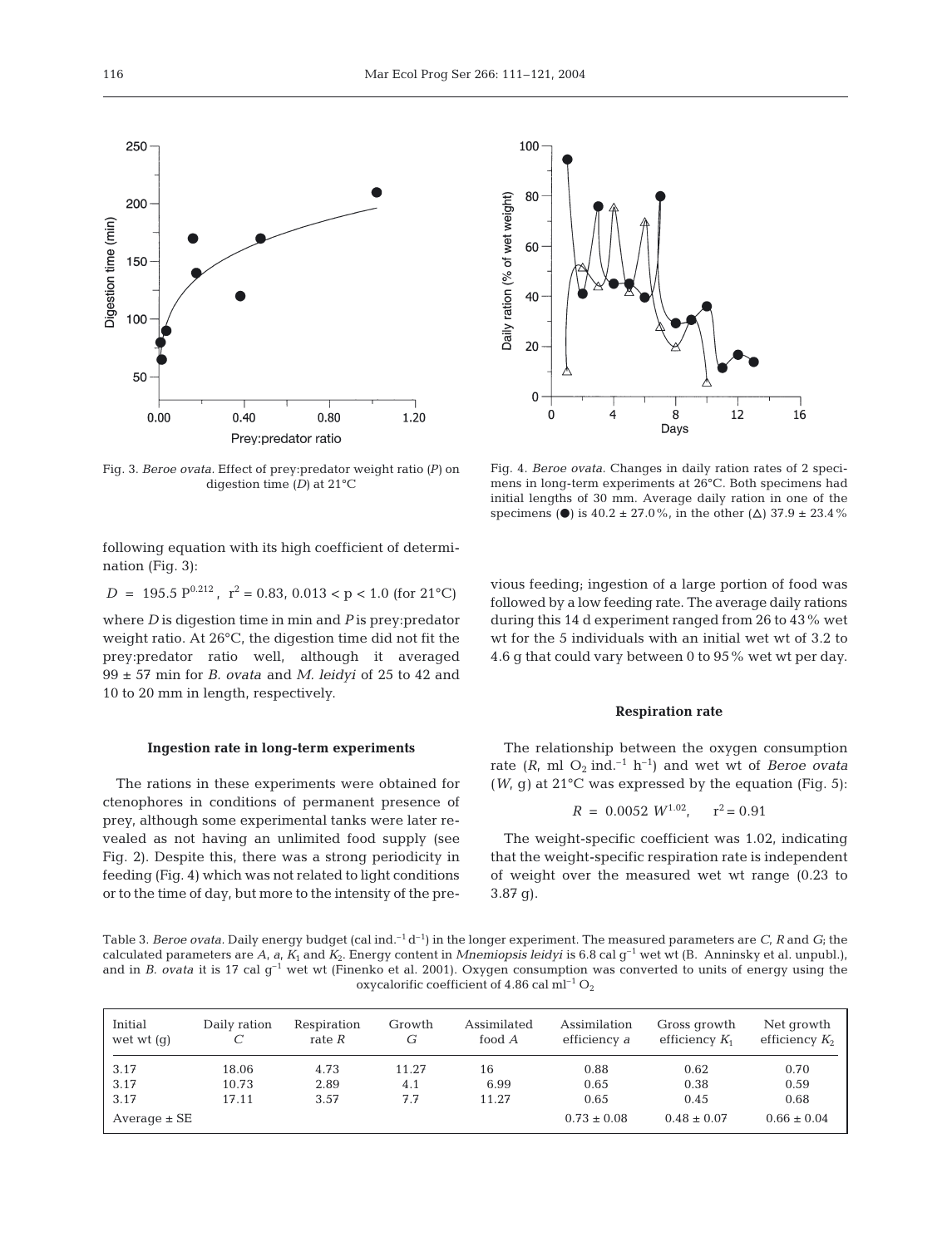

Fig. 5. *Beroe ovata.* Relationship between respiration rate  $(R, \text{ml } O_2 \text{ ind.}^{-1} \text{ h}^{-1})$  and wet weight  $(W, g)$  at 21<sup>o</sup>C Fig. 6. *Beroe ovata*. Growth rates of 3 specimens in Caspian

#### **Growth rate and energy budget**

Of the 4 specimens selected for this experiment, the growth of 3 specimens (initial wet wt of 3.17 g each; Table 3 and Fig. 6) was recorded, as only one did not grow and decreased its weight despite being fed. The mean daily ration of the latter ctenophore was minimal  $(25.8 \pm 9.6\% \text{ wet wt})$  compared to the other 3 specimens. The reason for the low feeding intensity of this specimen could be either the damage observed around the mouth (perhaps due to frequent contact with the walls of the small 4 l container) or some peculiarities in its physiological condition.

The wet wt for the 3 *Beroe ovata* of similar initial weight (3.17 g) increased during the experiment and their growth could be expressed with exponential functions with growth coefficients ranging from 0.067 to 0.115 (Fig. 6).

The energy budget of *Beroe ovata* was calculated on the basis of food consumption, respiration and growth rates obtained in long-term experiments (Table 3). From our measurements, the average value regarding energy content for all sizes of *Mnemiopsis leidyi* was  $6.8 \pm 0.2$  cal q<sup>-1</sup> wet wt (B. Anninsky et al. unpubl.), which was similar to values calculated from the Black Sea measurements (Anninsky 1994). Unfortunately, to calculate the energy budget of ctenophores in our experiments, we did not measure the energy content of *B. ovata* in Caspian water, but, instead, used the values given by Finenko el al. (2001) for the Black Sea *B. ovata* caloricity (17 cal  $g^{-1}$  wet wt).

The mean assimilation efficiency in ctenophores with initial wet wt of 3.17 g was calculated to be  $0.73 \pm 0.09$ , and the gross and net growth efficiencies were  $K_1$  =  $0.48 \pm 0.09$  and  $K_2 = 0.66 \pm 0.04$ , respectively (Table 3).



Sea water (at 26°C). (1)  $W = 3.005e^{0.115}$ ,  $r^2 = 0.959$ , (2)  $W =$ 2.689 $e^{0.067}$ ,  $r^2 = 0.895$ , and (3)  $W = 2.215e^{0.108}$ ,  $r^2 = 0.808$ 

#### **Reproduction**

After 24 h, about 10 and 70% of the total eggs survived in beakers and in smaller containers, respectively. Only 2 hatched larvae were found; 1 in a beaker and 1 in a small container. After the second 24 h, 20% of all eggs were still alive but had not developed. One larva in a small container did, however, continue to develop, but after a further 24 h, all embryos and larvae were dead.

During the following days, 2 to 27 of the eggs of fed *Beroe ovata*, comprising in total 78 eggs, were obtained from different tanks at a temperature of 21°C. Most of the eggs were obtained from tanks where experiments for *B. ovata* growth were conducted. However, the development of eggs was not successful. Only 5 developed into larvae, which died within a few hours.

Thus, during the experiments, 138 eggs of *Beroe ovata* were obtained and 7 larvae were hatched. Although we were successful at getting adult *B. ovata* to produce eggs, only a small fraction of these hatched, and no larvae survived after 24 h. It is worthwhile noting that no attempt was made to feed the larvae.

#### **DISCUSSION**

Our experiments showed that *Beroe ovata* could live and grow in Caspian Sea water. However, *B. ovata* should be acclimated gradually over a period of a few days from the 18 and 22 ppt of the Black and Marmara Seas, respectively, to the lower salinity of the Caspian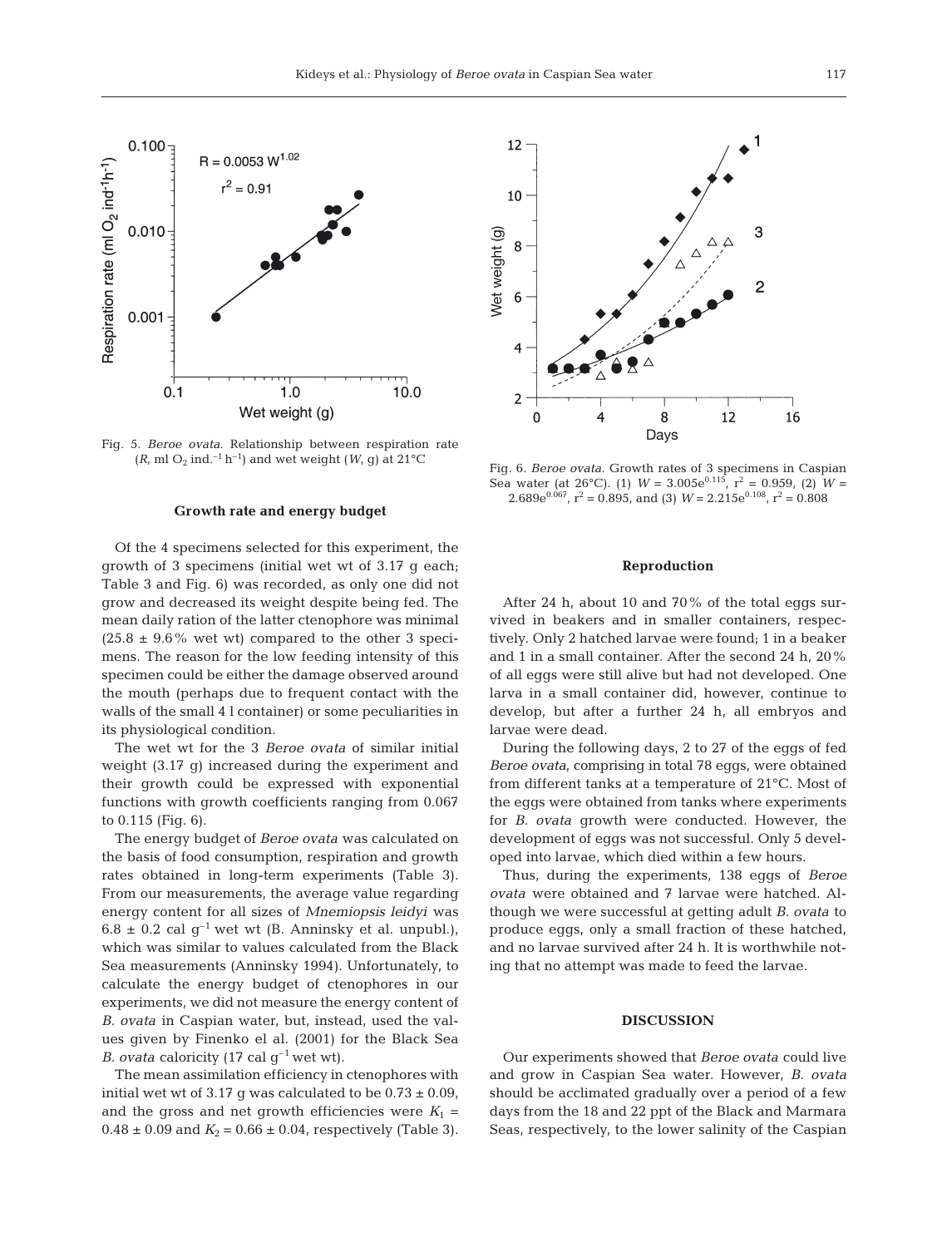water. We found also that it is safer not to decrease salinity more than 2 to 3 ppt per day. During our experiments of about 1 mo duration, we managed to keep *B. ovata* alive in Caspian Sea water (at a salinity of 12.6 ppt and a temperature of 21°C).

The feeding rate for *Beroe ovata* at salinity 12.6 ppt was high and ranged from 14 to 765% of body wet wt with the highest values corresponding to small ctenophores (13 to 16 mm). These values are close to those assessed at the Black Sea (salinity at 18 ppt) where the daily ration of adult ctenophores in the experiments with high food abundance was found to range, from the largest to the smallest animals, from 5 to 460% of body wet wt (Finenko et al. 2003). Ctenophores alternate periods of intensive feeding with periods of starvation or low feeding. They can ingest enough food at one time to satisfy their optimal nutritional requirements for a long time in this way, which tends to maximize their net rate of energy gain or minimize its loss. *B. ovata* of all sizes ingested both small and large prey. The finding that feeding on smaller specimens is effective is important when one considers the size structure of the *Mnemiopsis leidyi* population in the Caspian Sea, which, all year round, is mainly made up of small animals of less than 10 mm (Kideys & Moghim 2003). Unfortunately, we do not know at which size they become lobate, though many small specimens in our experiments were noted to be lobate. It is worth noting that this smaller-sized *M. leidyi* without developed lobes have been observed not to have mature eggs (A. Moss & A. E. Kideys unpubl.).

There was a correlation between digestion time and prey:predator weight ratio in *B. ovata* in our Caspian experiments that was similar to those observed at the Black Sea (at a salinity of 18 ppt; Finenko et al. 2001). However, this could be an artifact despite similar

prey:predator ratios; the sizes of both ctenophores are larger in the Black Sea compared to those in the Caspian. Indeed, ctenophore digestion time from the latter was 1.5 times lower than that in the Black Sea.

The specific respiration rate of *Beroe ovata* in the Caspian Sea water was 1.5 to 2.3 times lower than those in the different regions of the Black Sea (Finenko et al. 2001, Shiganova et al. 2001a, Vostokov et al. 2001) and the Atlantic Ocean (Kremer et al. 1986), where it was calculated both in terms of wet wt and carbon content (Table 4). It is difficult to explain this difference in light of the effect of low salinity alone. Another reason could be the short acclimation period of ctenophores in our experiments to low salinity as opposed to the usual 2 wk acclimation period given in published studies (Khlebovich 1974).

The coefficient of exponential growth *(k)* can be used as a basis of comparison between different animals. The upper limit of the specific daily growth rate of gelatinous carnivores can be as high as  $>70\%$  in the early stages (i.e. during the first days of development) in a condition of nonlimited food availability that is reduced to low values as a result of temperature decrease or deterioration of food conditions (Table 5). The daily specific growth rate of *Beroe ovata* in Caspian Sea water was equal to  $7$  to  $11\%$  of body wet wt (disregarding 1 large *B. ovata* that lost weight at low feeding rate). These values were obtained for adult *B. ovata* with an initial length of 30 mm when daily rations ranged from 26 to 43% of body wet wt. Similar values were characteristic of the Black Sea *B. ovata* in laboratory feeding experiments when ctenophores consumed about 50% of their body wet wt daily (Finenko et al. 2003). Greve (1970) estimated the daily specific growth rate of the juvenile *B. cucumis* with a size of 5 to 15 mm to be as high as 40% of body wet wt at 16°C and Kamshilov (1960)

Table 4. Equations relating respiration rate in terms of wet weight (wet wt) and carbon content in *Beroe ovata* from different regions. Equation is of the form  $R = a \dot{W}^b$ , where R is respiration rate (ml O<sub>2</sub> ind.<sup>-1</sup> h<sup>-1</sup>), both wet wt and carbon content are in g, a and b are regression coefficients, *T* is temperature

| $(^{\circ}C)$ | Region                        | Weight range<br>(q wet wt) | $S\%$ | $C\%$<br>of<br>wet wt | (wet wt) |             | Respiration rate<br>(carbon) | content)    | Weight specific<br>respiration rate<br>(ml $O_2$ $q^{-1}$ wet wt $h^{-1}$ ) | Carbon specific<br>respiration rate<br>(ml $O_2$ q $C^{-1}$ h <sup>-1</sup> ) | Source                      |
|---------------|-------------------------------|----------------------------|-------|-----------------------|----------|-------------|------------------------------|-------------|-----------------------------------------------------------------------------|-------------------------------------------------------------------------------|-----------------------------|
|               |                               |                            |       |                       | a        | $\mathbf b$ | a                            | $\mathbf b$ |                                                                             |                                                                               |                             |
| 25            | Bahamas                       | $0.15 - 37.5$              | 35.4  | 0.15                  | 0.0084   | 0.90        | 2.860                        | 0.90        | $0.010 - 0.006$                                                             | $6.624 - 3.814$                                                               | Kremer<br>et al. (1986)     |
| 20            | Sevastopol Bay,<br>Black Sea  | $0.4 - 48$                 | 18    | 0.13                  | 0.0074   | 1.04        | 7.237                        | 1.04        | $0.007 - 0.009$                                                             | 5.348-6.477                                                                   | Finenko<br>et al. (2001)    |
| 25            | Blue Bay,<br>Black Sea        | $4 - 80$                   | 18    | 0.15                  | 0.020    | 0.86        | 5.36                         | 0.86        | $0.016 - 0.011$                                                             | $10.970 - 7.212$                                                              | Shiganova<br>et al. (2001a) |
| 20            | Blue Bay,<br><b>Black Sea</b> | $3.2 - 80$                 | 18    | 0.15                  | 0.018    | 0.80        | 3.33                         | 0.80        | $0.014 - 0.007$                                                             | $9.774 - 5.135$                                                               | Vostokov<br>et al. (2001)   |
| 21            | Caspian Sea<br>water          | $0.23 - 3.86$              | 12.6  | 0.13                  | 0.0052   | 1.02        | 4.48                         | 1.02        | 0.005                                                                       | $3.808 - 4.030$                                                               | Present study               |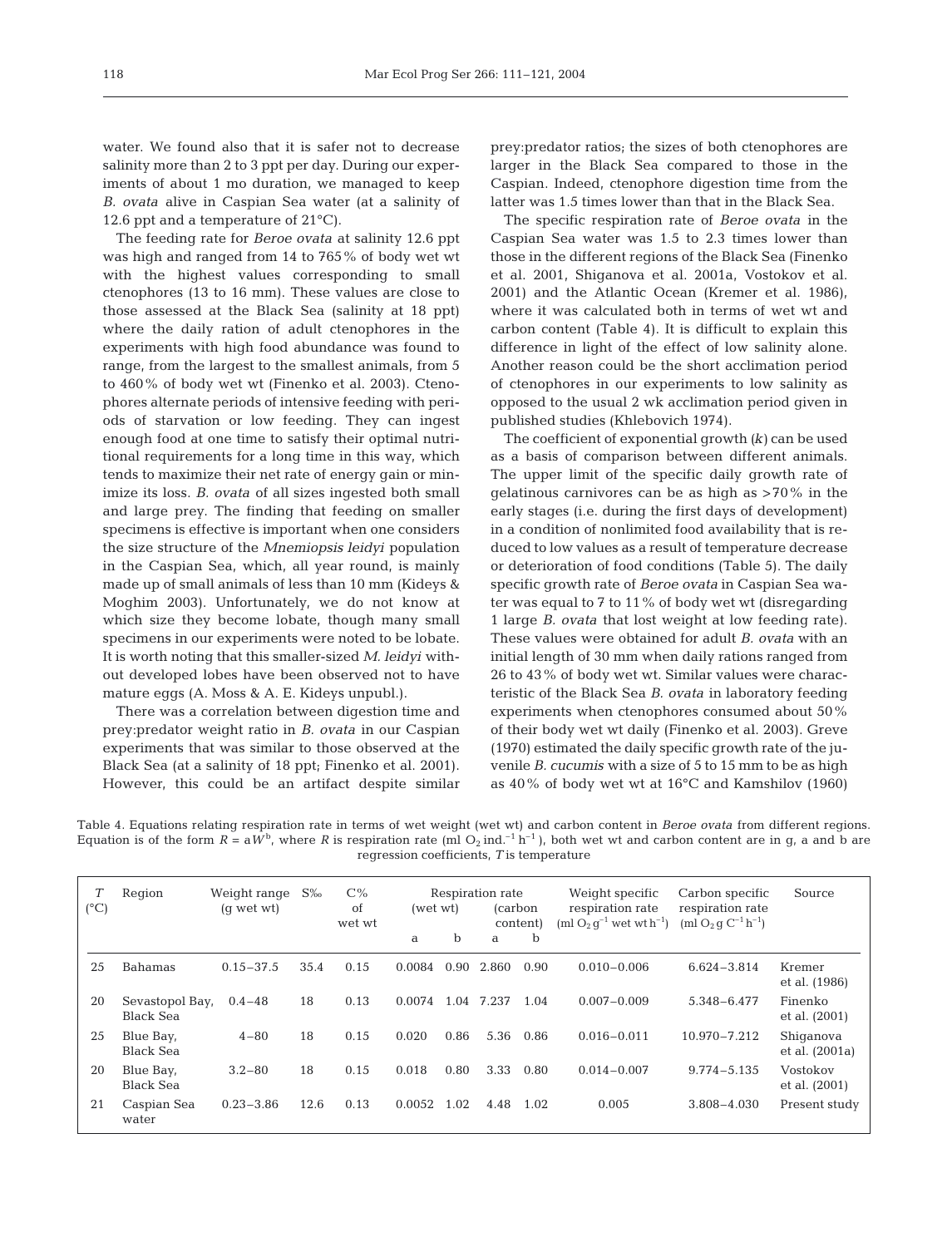reported the lowest values of 2 to 4% in the Barents Sea for the adult *B. cucumis* (unfortunately no temperature value is given, however, even in summer the sea surface temperature is rarely known to exceed 5°C).

In the long-term experiment, growth, food and oxygen consumption rates were measured in the same animals. Assimilation efficiency was calculated by the difference between ration and assimilated (respiration

plus growth rates) energy. Although the *Beroe ovata* laid some eggs, we did not include them in calculation because of their insignificance in regards to the energy budget. The assimilation, gross  $(K_1)$  and net  $(K_2)$  growth efficiencies correspond closely to that measured for other gelatinous carnivores (Table 6). The high values of gross and net growth efficiencies (up to 40 to 55% for  $K_1$  and up to 80% for  $K_2$ ) were observed in the high

food provision of small animals where both coefficients decreased with ctenophore size.

Results of our experiments showed that *Beroe ovata* can spawn in the Caspian seawater and eggs can hatch. However, future experiments are needed to identify favorable conditions for egg development and larval growth.

Based on our physiological data, we suggest that in the Caspian Sea *Beroe ovata* is able to grow and ingest *Mnemiopsis leidyi* intensively and decrease its abundance sharply. The narrower limits of tolerance to salinity are typical for initial ontogenetic stages in marine organisms (Sarantchova 2001). During ontogenesis the salinity range generally becomes wider. In our experiments, *B. ovata* larvae could be more sensitive to the lower salinity of the Caspian Sea compared to adult ctenophores, and this could be one of the other reasons for the failure to grow larvae in our experiments. However, we strongly think that mainly the poor handling (i.e. the back filtration method used to separate the larvae) must have caused this failure.

It is worthwhile noting that some other studies (e.g. on parasites, feeding with other native organisms, mod-

Table 5. Specific growth rate in gelatinous carnivores. *T*: temperature

| Table 6. Assimilation, gross and net growth efficiencies $(\%)$ in gelatinous predators |  |  |  |
|-----------------------------------------------------------------------------------------|--|--|--|

| Species                   | Assimilation<br>А | Gross growth<br>efficiency $K_1$ | Net growth<br>efficiency $K_2$ | Source                    |
|---------------------------|-------------------|----------------------------------|--------------------------------|---------------------------|
| Mnemiopsis leidyi         | 75                |                                  |                                | Reeve et al. (1978)       |
| M. leidyi                 | 72                | 40                               |                                | Reeve et al. (1989)       |
| M. leidyi                 |                   | $20 - 40$                        | $59 - 80$                      | Kremer & Reeve (1989)     |
| M. leidyi                 |                   | $30 - 55$                        |                                | Finenko & Romanova (2000) |
| Beroe ovata               |                   | $16 - 31$                        |                                | Finenko et al. (2003)     |
| B. ovata                  | $0.73 \pm 0.09$   | $0.48 \pm 0.09$                  | $0.66 \pm 0.04$                | Present study             |
| Siphonophores (4 species) | 87-94             |                                  |                                | Purcell (1983)            |
| Pleurobrachia bachei      | 74                |                                  |                                | Reeve et al. (1978)       |
| Aurelia aurita            |                   |                                  | 35                             | Olesen et al. (1994)      |

| Species                                                                                                      | T<br>$(^{\circ}C)$         | <b>Size</b><br>(mm)           | Growth co-<br>efficient $(k)$                   | Source                                                           |  |  |  |
|--------------------------------------------------------------------------------------------------------------|----------------------------|-------------------------------|-------------------------------------------------|------------------------------------------------------------------|--|--|--|
| Pleurobrachia<br>bachei                                                                                      | 20                         | $<$ 2<br>$2 - 6.5$<br>> 6.5   | $0.12 - 0.17$<br>$0.21 - 0.47$<br>$0.04 - 0.17$ | Hirota (1972)                                                    |  |  |  |
| P. bachei                                                                                                    | 15                         | $2.5 - 6.0$<br>$6 - 10$       | 0.47<br>0.09                                    | Reeve & Walter (1976)                                            |  |  |  |
| <b>Mnemiopsis</b><br>mcradyi                                                                                 | 20<br>26                   | <30<br>$30 - 40$<br>$40 - 68$ | 0.76<br>0.78<br>0.23<br>0.07                    | Reeve & Baker (1975)                                             |  |  |  |
| M. leidyi<br>M. leidyi                                                                                       | 20<br>22                   | $2 - 5^{\rm a}$               | 0.25<br>$0.28 - 0.38$                           | Miller (1970)<br>Finenko & Romanova<br>(2000)                    |  |  |  |
| Bolinopsis infun-<br>dibulum                                                                                 | 16                         | $10 - 40$                     | 0.2                                             | Greve (1970)                                                     |  |  |  |
| Beroe cucumis<br>B. cucumis                                                                                  | 16                         | $15 - 30$<br>$5 - 15$         | $0.02 - 0.04$<br>0.4                            | Kamshilov (1960)<br>Greve (1970)                                 |  |  |  |
| B. ovata<br>B. ovata                                                                                         | 22<br>26                   | $16 - 65$<br>$20 - 36$        | $0.1 - 0.2$<br>$0.07 - 0.11$                    | Finenko et al. (2003)<br>Present study                           |  |  |  |
| Aurelia aurita<br>A. aurita<br>A. aurita (ephyra)                                                            | 15<br>$5 - 19$<br>$6 - 18$ | $4 - 9$                       | 0.22<br>$0.05 - 0.15$<br>$0.16 - 0.31$          | Olesen et al. (1994)<br>Hansson (1997)<br>Bamstedt et al. (1999) |  |  |  |
| Cyanea capillata<br>(ephyra)                                                                                 | 10                         | $2 - 20$                      | $0.16 - 0.31$                                   | Bamstedt et al. (1997)                                           |  |  |  |
| Chrysaora quinquec-<br>cirrha (ephyra)                                                                       |                            |                               | $0.3 - 0.7b$                                    | Olesen et al. (1996)                                             |  |  |  |
| <sup>a</sup> Food concentration is about 2 mq $l^{-1}$ wet wt<br><sup>b</sup> Experiment lasted only for 4 d |                            |                               |                                                 |                                                                  |  |  |  |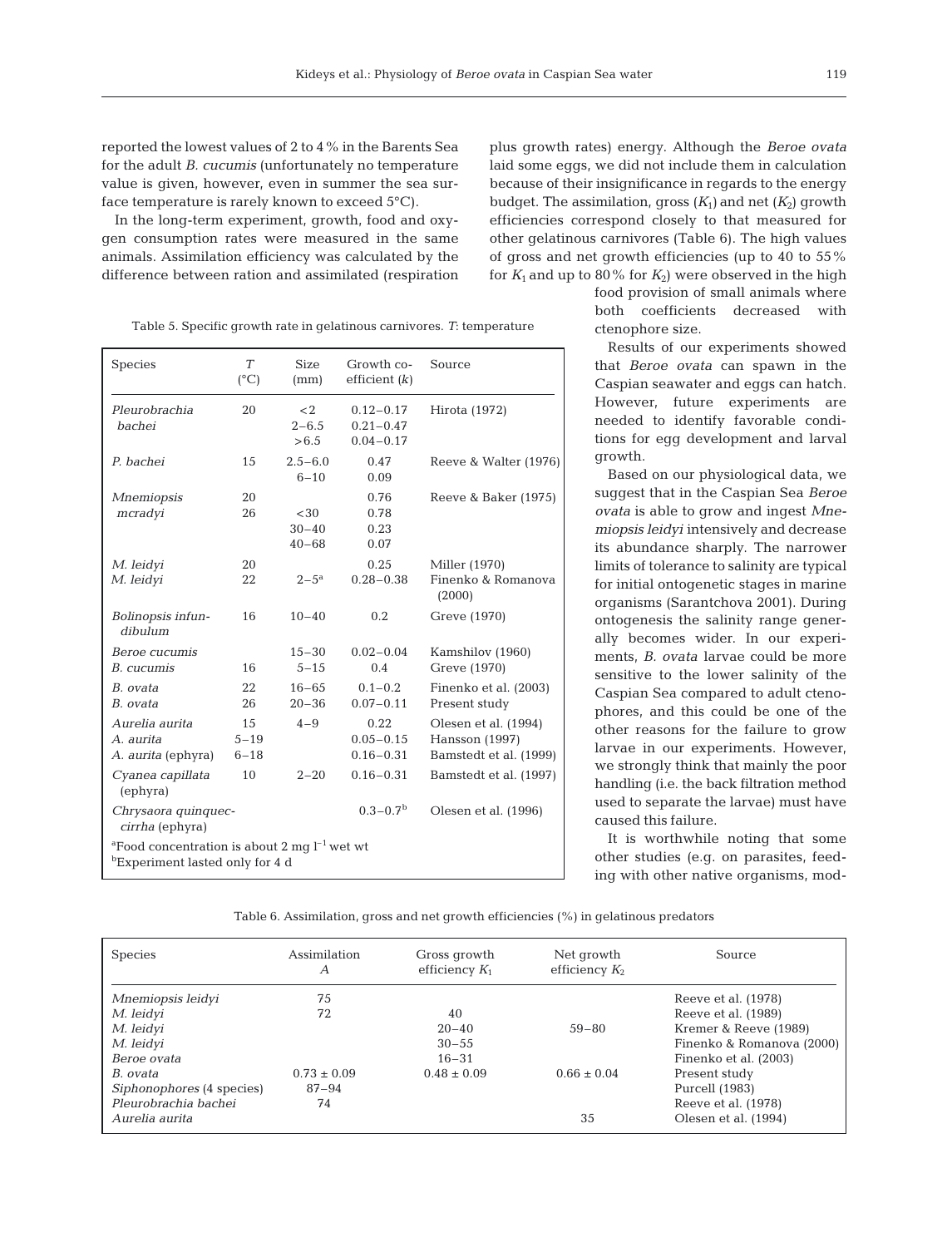eling etc.) relating to the possible impact of this potential intentional introduction are still necessary. If the results of these studies are also convincing, the predator *Beroe ovata* would be a vitally important bio-control agent against *Mnemiopsis leidyi*, which causes immense ecological and economical problems in the Caspian Sea. Our results presented here are therefore important as a first step in indicating the feasibility of this introduction.

*Acknowledgements*. This study was made possible by the organizational efforts of Dr. V. Vladymyrov (Caspian Environment Program, CEP) under the financial support of UNOPS through CEP, project RER98G32 and IFRO (Iranian Fisheries Research Organization) Tehran. We appreciate the hospitality and kind help of Mazandaran Fisheries Research Center and IFRO personnel including Drs. S. Rezvani (Head of IFRO), A. Salmani, S. Ghasemi, F. Parafkandeh, M. Najafpour, M. Nazaran, A. R. Kihansani, J. Sharifi, T. M. Pormand, A. Nasrollatabar, M. Ebrahimzadeh, A. Jafarei and R. Ahmedinejad. Our special thanks go to Dr. Pat Kremer for her thorough and constructive comments.

#### LITERATURE CITED

- Anninsky BE (1994) Organic matter composition of the jellyfish *Aurelia aurita* and two species of ctenophores from the Black Sea (in Russian). Biol Morya 20:291–295
- Bamstedt U, Ishii H, Martinussen MB (1997) Is the scyphomedusa *Cyanea capillata* (L.) dependent on gelatinous prey for its early development? Sarsia 82:269–273
- Bamstedt U, Lane J, Martinussen MB (1999) Bioenergetics of ephyra larvae of the scyphozoan jellyfish *Aurelia aurita* in relation to temperature and salinity. Mar Biol 135:89–98
- Dumont H (1995) Ecocide in the Caspian. Nature 377:673–674
- Finenko GA, Romanova ZA (2000) Population dynamics and energetics of ctenophore *Mnemiopsis leidyi* in Sevastopol Bay. Oceanology 40:677–685
- Finenko GA, Romanova ZA, Abolmasova GI (2000) The ctenophore *Beroe ovata* is a new invader to the Black Sea (in Russian). Ecol Morya 50:19–22
- Finenko GA, Anninsky BE, Romanova ZA, Abolmasova GI, Kideys AE (2001) Chemical composition, respiration and feeding rates of the new alien ctenophore, *Beroe ovata,* in the Black Sea. Hydrobiologia 451:177–186
- Finenko GA, Romanova ZA, Abolmasova GI, Anninsky BE, Svetlichny LS, Hubareva ES, Bat L, Kideys AE (2003) Ingestion, growth and reproduction rates of the alien *Beroe ovata* and its impact on the plankton community in Sevastopol Bay (the Black Sea). J Plankton Res 25:539–549
- GESAMP (1997) Opportunistic settlers and the problem of the ctenophore *Mnemiopsis leidyi* invasion in the Black Sea. Reports and Studies no. 58, GESAMP (Joint Group of Experts on the Scientific Aspects of Marine Environmental Protection), London
- Greve W (1970) Cultivation experiments on North Sea ctenophores. Helgol Meeresunters 20:304–317
- Gubanova AD, Prusova IYU, Niermann U, Shadrin NV, Polikarpov IG (2001) Dramatic change in the copepod community in Sevastopol Bay (Black Sea) during 2 decades (1976–1996). Senckenb Marit 31:17–27
- Hansson LJ (1997) Effect of temperature on growth rate of *Aurelia aurita* (Cnidaria, Scyphozoa) from Gullmarsfjorden, Sweden. Mar Ecol Prog Ser 161:145–153
- Hirota J (1972) Laboratory culture and metabolism of the planktonic ctenophore *Pleurobrachia bachei* A. Agassiz. In: A.Y. Takenouti et al. (eds) Biological oceanography of the northern North Pacific Ocean. Idemitsu Shoten, Tokyo, p 465–484
- Ivanov PI, Kamakim AM, Ushivtzev VB, Shiganova T and 5 others (2000) Invasion of Caspian Sea by the comb jellyfish *Mnemiopsis leidyi* (Ctenophora). Biol Invasions 2: 255–258
- Kamshilov MM (1960) Relationship between the size and feeding of the ctenophore *Beroe cucumis* Fabricius. Dolk Akad Nauk SSSR 131:957–960
- Khlebovich VV (1974) Critical salinity of biological processes (in Russian). L. Nauka, Moscow, p 325
- Kideys AE (1994) Recent dramatic changes in the Black Sea ecosystem: The reason for the sharp decrease in Turkish anchovy fisheries. J Mar Syst 5:171–181
- Kideys AE (2002) Fall and rise of the Black Sea ecosystem. Science 297:1482–1484
- Kideys AE, Moghim M (2003) Distribution of the alien ctenophore *Mnemiopsis leidyi* in the Caspian Sea in August 2001. Mar Biol 142:163–171
- Kideys AE, Romanova Z (2001) Distribution of macrogelatinous zooplankton in the southern Black Sea during 1996–1999. Mar Biol 139:535–547
- Kideys AE, Kovalev AV, Shulman G, Gordina A, Bingel F (2000) A review of zooplankton investigations of the Black Sea over the last decade. J Mar Syst 24:355–371
- Kideys AE, Ghasemi S, Ghninejad D, Roohi A, Bagheri S (2001a) Strategy for combating *Mnemiopsis* in the Caspian waters of Iran. Final Report, July 2001, Caspian Environment Programme, Baku, Azerbaijan
- Kideys AE, Jafarov FM, Kuliyev Z, Zarbalieva T (2001b) Monitoring *Mnemiopsis* in the Caspian waters of Azerbaijan. Final Report, August 2001, Caspian Environment Programme, Baku, Azerbaijan
- Kremer P, Nixon S (1976) Distribution and abundance of the ctenophore *Mnemiopsis leidyi* in Narragansett Bay. Estuar Coast Mar Sci 4:627–639
- Kremer P, Reeve MR (1989) Growth dynamics of a ctenophore *(Mnemiopsis)* in relation to variable food supply. II. Carbon budgets and growth model. J Plankton Res 11:553–574
- Kremer P, Canino MF, Gilmer RW (1986) Metabolism of epipelagic ctenophores. Mar Biol 90:403–412
- Miller RJ (1970) Distribution and energetics of an estuarine population of the ctenophore, *Mnemiopsis leidyi.* PhD thesis, North Carolina State University, Raleigh, NC
- Mutlu E (1999) Distribution and abundance of ctenophores, and their zooplankton food in the Black Sea. II. *Mnemiopsis leidyi*. Mar Biol 135:603–613
- Olesen NJ, Frandsen K, Riisgard HU (1994) Population dynamics, growth and energetics of the jellyfish *Aurelia aurita* in a shallow fjord. Mar Ecol Prog Ser 105:9–18
- Olesen NJ, Purcell JE, Stoecker DK (1996) Feeding and growth by ephyrae of scyphomedusae *Chrysaora quinquecirrha.* Mar Ecol Prog Ser 137:149–159
- Prodanov K, Mikhailov KG, Daskalov K, Chashchin A, Arkhipov A, Shlyakhov V, Ozdamar E (1997) Environmental impact on fish resources in the Black Sea. In: Ozsoy E, Mikaelyan A (eds) Sensitivity of the North Sea, Baltic Sea and Black Sea to anthropogenic and climatic changes. Kluwer, Dordrecht p 163–181
- Purcell JE (1983) Digestion rates and assimilation efficiencies of Siphonophores fed zooplankton prey. Mar Biol 73: 257–262
- Reeve MR, Baker LD (1975) Production of two planktonic carnivores (chaetognath and ctenophore) in south Florida